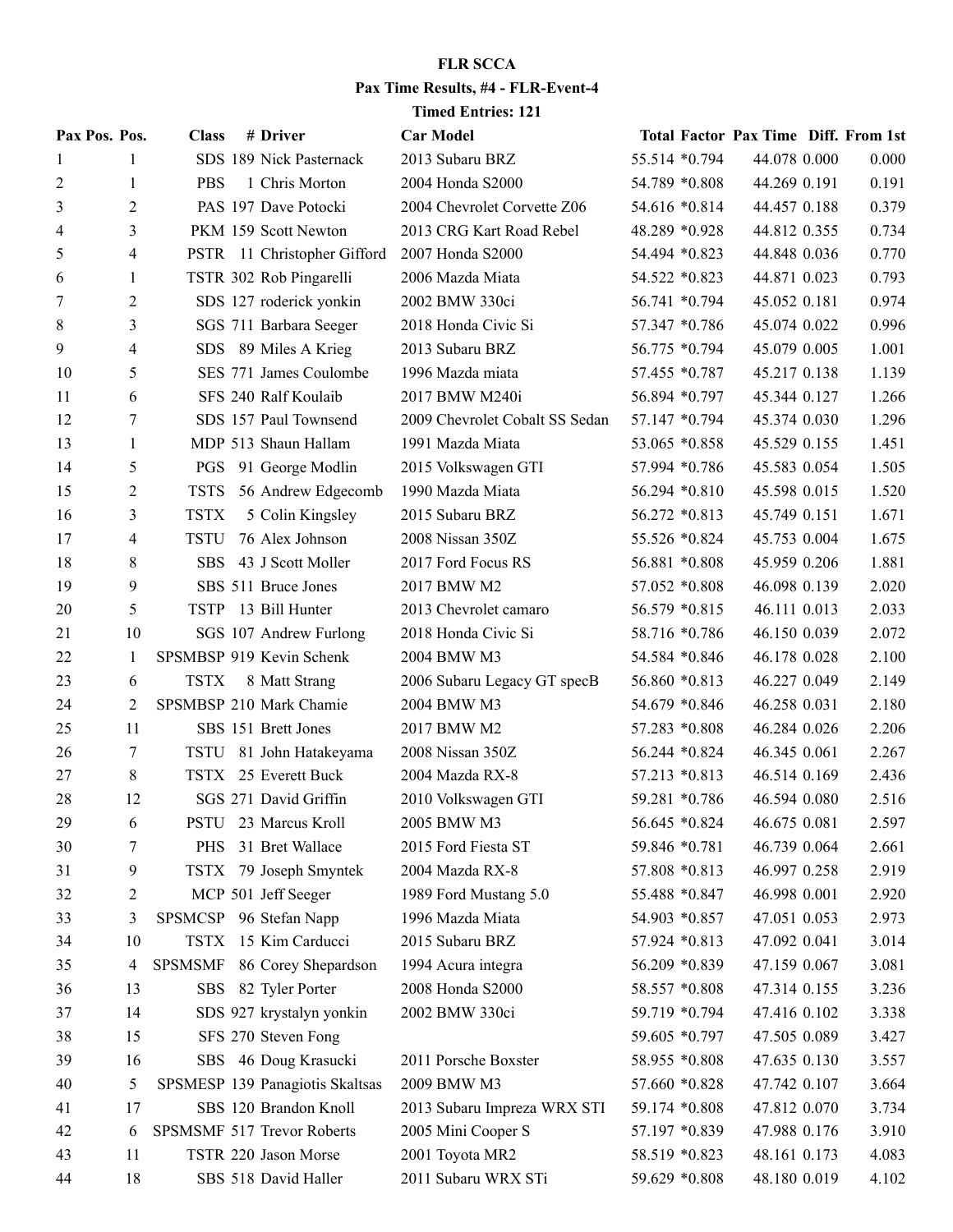| 45 | 19             |  | SES 717 Bruce Coulombe              | 1996 Mazda miata        | $61.256 * 0.787$ | 48.208 0.028 | 4.130 |
|----|----------------|--|-------------------------------------|-------------------------|------------------|--------------|-------|
| 46 | 3              |  | MCP 150 Arnold Beebe                | 1989 Ford Mustang       | 56.986 *0.847    | 48.267 0.059 | 4.189 |
| 47 | 1              |  | NDS 24 Carter Shangguan             | 2015 BMW 228xi          | 60.939 *0.794    | 48.385 0.118 | 4.307 |
| 48 | 2              |  | NES 169 Beau Sattora                | 1995 Mazda Miata        | 61.869 *0.787    | 48.690 0.305 | 4.612 |
| 49 | 12             |  | TSTR 66 Cameron Lanphere            | 1995 Mazda Miata        | 59.206 *0.823    | 48.726 0.036 | 4.648 |
| 50 | 13             |  | TSTH 531 Joe Davide                 | 2014 Ford Focus ST      | $60.153 * 0.811$ | 48.784 0.058 | 4.706 |
| 51 | 3              |  | NSTS 227 Zach Yost                  | 1988 Toyota MR2         | 60.465 *0.810    | 48.976 0.192 | 4.898 |
| 52 | 20             |  | SBS 67 Mark Mangicaro               | 2001 BMW M Roadster     | 60.646 *0.808    | 49.002 0.026 | 4.924 |
| 53 | $\overline{4}$ |  | NGS 64 Cameron Davis                | 2013 Volkswagen GTI     | 62.349 *0.786    | 49.006 0.004 | 4.928 |
| 54 | 21             |  | SES 516 Kenneth Jones               | 1986 Porsche 944        | 62.345 *0.787    | 49.065 0.059 | 4.987 |
| 55 | 5              |  | NDS 36 Jeongmin Ahn                 | 2013 Audi TT            | 62.042 *0.794    | 49.261 0.196 | 5.183 |
| 56 | 6              |  | NDS 32 John Galbreath               | 2016 Subaru BRZ         | 62.174 *0.794    | 49.366 0.105 | 5.288 |
| 57 | 14             |  | TSTX 813 Michael Cross Jr           | 2003 Mini Cooper S      | 60.918 *0.813    | 49.526 0.160 | 5.448 |
| 58 | 15             |  | TSTX 311 Cody Winsor                | Subaru WRX              | 60.976 *0.813    | 49.573 0.047 | 5.495 |
| 59 | $\overline{4}$ |  | MCP 114 James Hoelscher             | 1988 Chevrolet Camaro   | 58.541 *0.847    | 49.584 0.011 | 5.506 |
| 60 | 22             |  | SHS 248 Jacob Irvine                | 2000 Volkswagen Golf    | 63.515 *0.781    | 49.605 0.021 | 5.527 |
| 61 | 7              |  | SPSMCSP 37 Victor Jimenez           | 1995 Mazda MX-5 Miata M | 57.952 *0.857    | 49.664 0.059 | 5.586 |
| 62 | 16             |  | TSTS 199 Josh Fowler                | 2001 Nissan Maxima      | $61.607 * 0.810$ | 49.901 0.237 | 5.823 |
| 63 | 5              |  | MDP 351 Brian Reeves                | 1990 Mazda Miata        | 58.272 *0.858    | 49.997 0.096 | 5.919 |
| 64 | 8              |  | SPSMSSM 383 Gary DiGiacomo          | 1995 Mazda Miata        | 57.542 *0.871    | 50.119 0.122 | 6.041 |
| 65 | 9              |  | SPSMSMF 83 Leon Koshcheyev          | 2005 Mini Cooper S      | 59.774 *0.839    | 50.150 0.031 | 6.072 |
| 66 | 23             |  | SCS 108 Rich Odlum                  | 2011 Mazda Miata        | 62.308 *0.805    | 50.157 0.007 | 6.079 |
| 67 | 24             |  | SDS 60 Nathan Reiner                | 2013 Scion FR-S         | 63.195 *0.794    | 50.176 0.019 | 6.098 |
| 68 | 10             |  | SPSMSSM 431 Cody Cunningham         | 1994 Mazda Miata        | 57.651 *0.871    | 50.214 0.038 | 6.136 |
| 69 | 7              |  | NES 770 Derek Wilson                | Toyota MR2              | 63.925 *0.787    | 50.309 0.095 | 6.231 |
| 70 | 8              |  | NES 69 Bret Minnehan                | 1995 Mazda Miata        | 64.029 *0.787    | 50.390 0.081 | 6.312 |
| 71 | 17             |  | TSTH 54 Alex Cordts                 | 2004 Honda Civic Si     | 62.326 *0.811    | 50.546 0.156 | 6.468 |
| 72 | 18             |  | TSTU 878 Adam Gerken                | 2012 BMW 135            | 61.369 *0.824    | 50.568 0.022 | 6.490 |
| 73 | 25             |  | SES 94 Michael Smith                | 1999 Mazda Miata        | 64.265 *0.787    | 50.576 0.008 | 6.498 |
| 74 | 26             |  | SGS 229 Erika Knoll                 | 2014 Ford Focus ST      | 64.380 *0.786    | 50.602 0.026 | 6.524 |
| 75 | 27             |  | SES 35 Brandon Reiner               | 1999 Mazda Miata        | 64.459 *0.787    | 50.729 0.127 | 6.651 |
| 76 | 9              |  | NCS 112 Mohammed Morshid Mazda RX-8 |                         | $63.103 * 0.805$ | 50.797 0.068 | 6.719 |
| 77 | 10             |  | NSMF 444 Jason Farrell              | 2005 Mini Cooper S      | 60.677 *0.839    | 50.908 0.111 | 6.830 |
| 78 | 28             |  | SCS 216 Brian Blazey                | 2000 BMW Z3             | 63.375 *0.805    | 51.016 0.108 | 6.938 |
| 79 | 11             |  | SPSMBSP 924 George Thompson         | 1999 BMW M3             | 60.779 *0.846    | 51.419 0.403 | 7.341 |
| 80 | 12             |  | SPSMSSM 618 Nicholas Dixon          | 1990 Mazda Miata        | 59.069 *0.871    | 51.449 0.030 | 7.371 |
| 81 | 11             |  | NSTX 118 Matthew Haskins            | 2005 Honda Civic SI     | 63.336 *0.813    | 51.492 0.043 | 7.414 |
| 82 | 6              |  | MDP 53 Tina Reeves                  | 1990 McLaren miata      | $60.092 * 0.858$ | 51.558 0.066 | 7.480 |
| 83 | 13             |  | SPSMSSM 660 Patrick Brennan         | Chevrolet Corvette      | 59.261 *0.871    | 51.616 0.058 | 7.538 |
| 84 | 14             |  | SPSMSMF 153 Jesse Ciravolo          | 1991 Honda Civic        | $61.552 * 0.839$ | 51.642 0.026 | 7.564 |
| 85 | 15             |  | SPSMESP 135 Alexandra Kostakis      | 2009 BMW M3             | 62.421 *0.828    | 51.684 0.042 | 7.606 |
| 86 | 12             |  | NBS 80 Dana Scott                   | 2004 Honda S2000        | 64.101 *0.808    | 51.793 0.109 | 7.715 |
| 87 | 13             |  | NHS 102 Davis LaPointe              | 2005 Mazda 3            | 66.322 *0.781    | 51.797 0.004 | 7.719 |
| 88 | 14             |  | NSTU 87 Diana Gerken                | 2012 BMW 135            | 62.863 *0.824    | 51.799 0.002 | 7.721 |
| 89 | 15             |  | NES 266 Scott Barnard               | 2003 Mazda Miata        | 65.870 *0.787    | 51.839 0.040 | 7.761 |
| 90 | 16             |  | NHS 109 Victor Litovkin             | 2001 Cadillac Catera    | 66.511 *0.781    | 51.945 0.106 | 7.867 |
| 91 | 16             |  | SPSMSSM 833 Mike DiGiacomo          | 1995 Mazda Miata        | 59.675 *0.871    | 51.976 0.031 | 7.898 |
| 92 | 29             |  | SHS 106 Rob Brautigam               | Oldsmobile homemade     | 66.576 *0.781    | 51.995 0.019 | 7.917 |